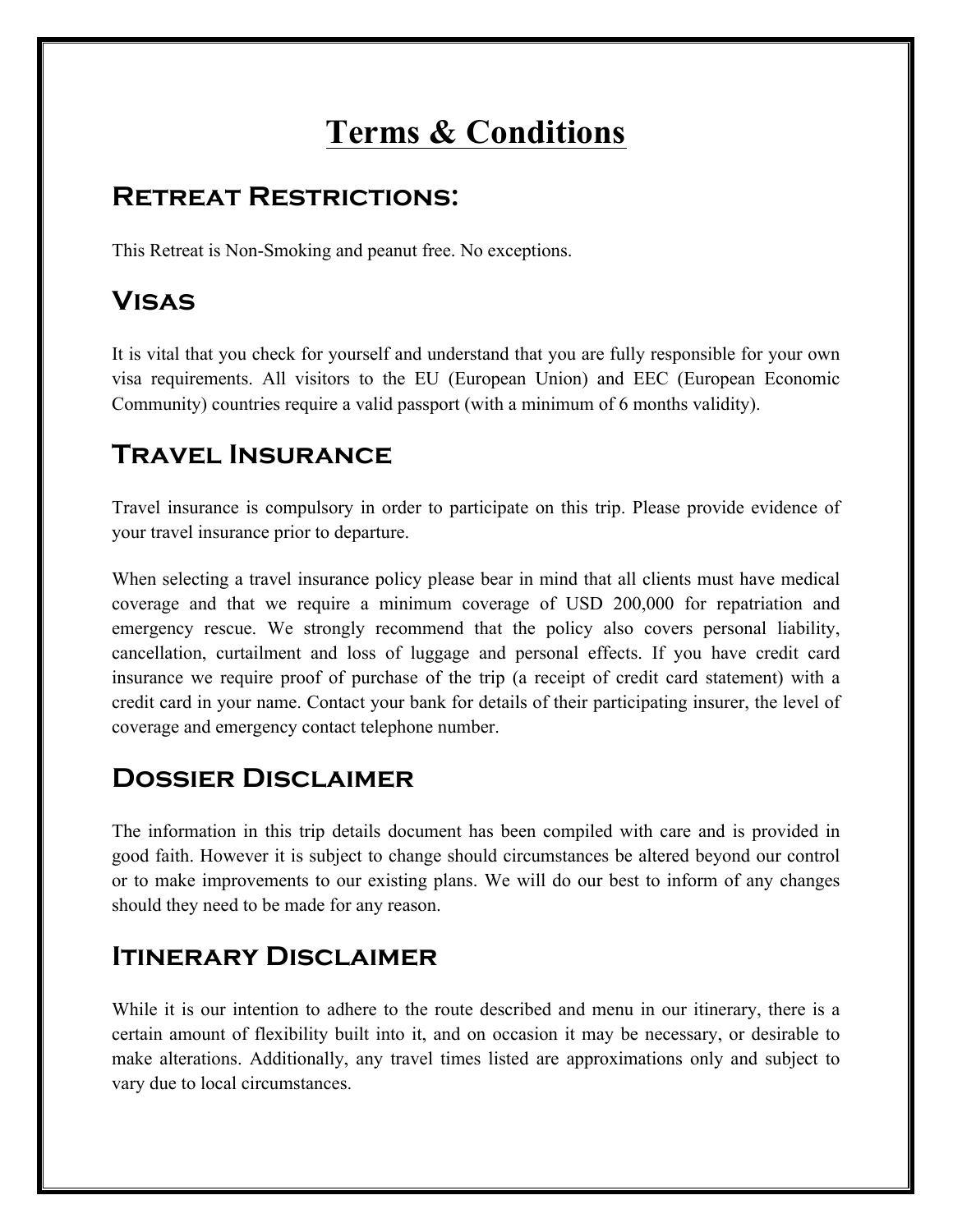#### **Payment**

For details of payment, please refer to the Pricing PDF.

### **New Travelers – Safety and Security Tips**

Many national governments provide a regularly updated advice service on safety issues involved with international travel. It is recommended that you check your government's advice for their latest travel information before departure. It is often strongly recommend using a neck wallet or money belt while travelling, for the safe keeping of your passport, air tickets, travelers' checks, cash and other valuable items. Leave your valuable jewelry at home - you won't need it while travelling. A lock is recommended for securing your luggage.

During your trip you will have some free time to pursue your own interests, relax and take it easy or explore at your leisure. Please use your own good judgment when selecting an activity in your free time. Although the cities visited on our tour are generally safe during the day, there can be risks to wandering throughout any major city at night. It is also recommended to stay in small groups and to take taxis to and from restaurants, or during night time excursions. Like anywhere in the world, major cities have areas safer than others, use common sense, be aware of your surroundings and mind your personal belongings.

Travelers must exercise common sense and caution at all times. Tourists should stick to set travel arrangements and avoid unknown areas. Always keep a photocopy of your passport, airline tickets and a record of your travelers' checks and credit card numbers separate from where you keep the originals and ideally with your emergency contact person back at home.

Swimming, including snorkeling, is always at your own risk.

#### **~ The Mandatory fine print ~**

#### **Force Majeure**

Wellness & Writing Retreats shall not be liable in any way to the Client for death, bodily injury, illness, damage, delay or other loss or detriment to person or property, or financial costs both direct and indirect incurred, or for Wellness & Writing Retreats failure to commence, perform and/ or complete any duty owed to the Client if such death, delay, bodily injury (including emotional distress or injury), illness, damage or other loss or detriment to person or property is caused by Act of God, war or war like operations, mechanical breakdowns, terrorist activities or threat thereof, civil commotions, labor difficulties, interference by authorities, political disturbance, howsoever and where so ever any of the same may arise or be caused, riot, insurrection and government restraint, fire, extreme weather or any other cause whatsoever beyond the reasonable control of Wellness & Writing Retreats; or an event which Wellness & Writing Retreats or the supplier of services, even with all due care, could not foresee.